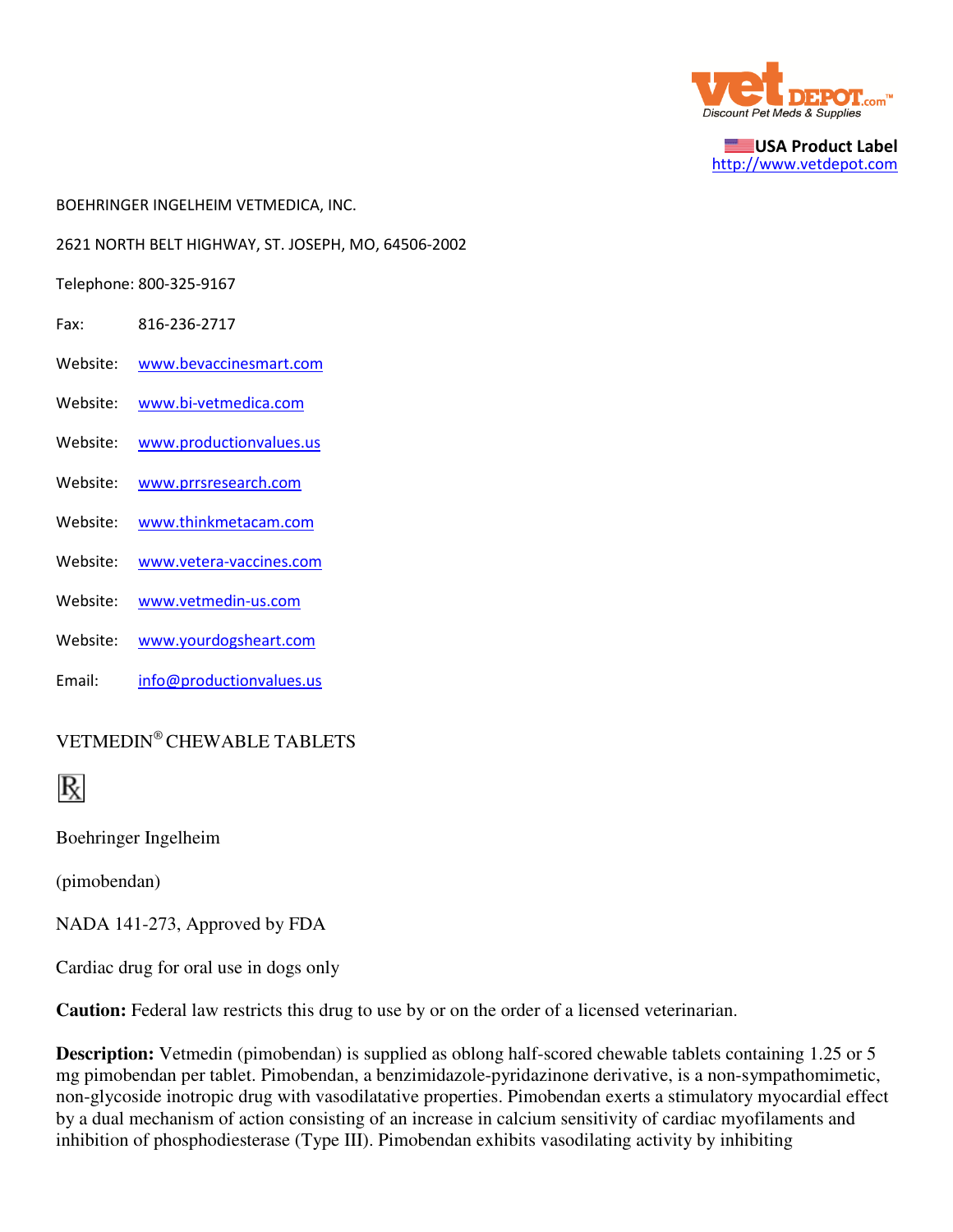phosphodiesterase III activity. The chemical name of pimobendan is 4,5-dihydro-6-[2-(4-methoxyphenyl)-1Hbenzimidazole-5-yl]-5-methyl-3(2H)-pyridazinone. The structural formula of pimobendan is:



**Indications:** Vetmedin (pimobendan) is indicated for the management of the signs of mild, moderate, or severe (modified NYHA Class  $\overline{II}^a$ , III<sup>b</sup>, or IV<sup>c</sup>) congestive heart failure in dogs due to atrioventricular valvular insufficiency (AVVI) or dilated cardiomyopathy (DCM). Vetmedin is indicated for use with concurrent therapy for congestive heart failure (e.g., furosemide, etc.) as appropriate on a case-by-case basis.

<sup>a</sup> A dog with modified New York Heart Association (NYHA) Class II heart failure has fatigue, shortness of breath, coughing, etc. apparent when ordinary exercise is exceeded.

<sup>b</sup> A dog with modified NYHA Class III heart failure is comfortable at rest, but exercise capacity is minimal.

<sup>c</sup> A dog with modified NYHA Class IV heart failure has no capacity for exercise and disabling clinical signs are present even at rest.

**Dosage and Administration:** Vetmedin should be administered orally at a total daily dose of 0.23 mg/lb (0.5 mg/kg) body weight, using a suitable combination of whole or half tablets. The total daily dose should be divided into 2 portions that are not necessarily equal, and the portions should be administered approximately 12 hours apart (i.e., morning and evening). The tablets are scored and the calculated dosage should be provided to the nearest half tablet increment.

**Contraindications:** Vetmedin should not be given in cases of hypertrophic cardiomyopathy, aortic stenosis, or any other clinical condition where an augmentation of cardiac output is inappropriate for functional or anatomical reasons.

**Warnings:** Only for use in dogs with clinical evidence of heart failure. At 3 and 5 times the recommended dosage, administered over a 6-month period of time, pimobendan caused an exaggerated hemodynamic response in the normal dog heart, which was associated with cardiac pathology (See **Animal Safety**).

**Human Warnings:** Not for use in humans. Keep this and all medications out of reach of children. Consult a physician in case of accidental ingestion by humans.

**Precautions:** The safety of Vetmedin has not been established in dogs with asymptomatic heart disease or in heart failure caused by etiologies other than AVVI or DCM. The safe use of Vetmedin has not been evaluated in dogs younger than 6 months of age, dogs with congenital heart defects, dogs with diabetes mellitus or other serious metabolic diseases, dogs used for breeding, or pregnant or lactating bitches.

**Adverse Reactions:** Clinical findings/adverse reactions were recorded in a 56-day field study of dogs with congestive heart failure (CHF) due to AVVI (256 dogs) or DCM (99 dogs). Dogs were treated with either Vetmedin (175 dogs) or the active control enalapril maleate (180 dogs). Dogs in both treatment groups received additional background cardiac therapy (See **Effectiveness** for details and the difference in digoxin administration between treatment groups).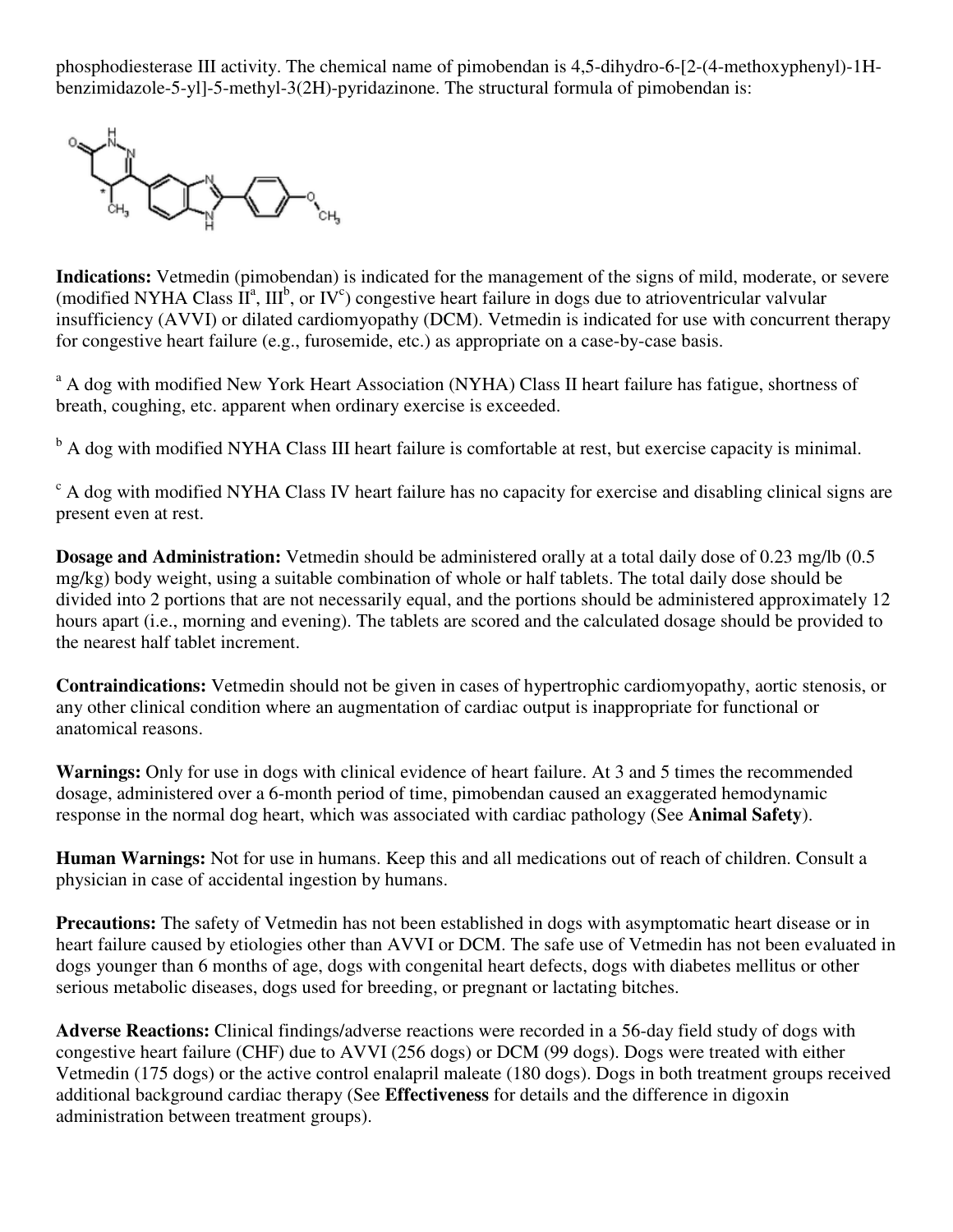The Vetmedin group had the following prevalence (percent of dogs with at least one occurrence) of common adverse reactions/new clinical findings (not present in a dog prior to beginning study treatments): poor appetite (38%), lethargy (33%), diarrhea (30%), dyspnea (29%), azotemia (14%), weakness and ataxia (13%), pleural effusion (10%), syncope (9%), cough (7%), sudden death (6%), ascites (6%), and heart murmur (3%). Prevalence was similar in the active control group. The prevalence of renal failure was higher in the active control group (4%) compared to the Vetmedin group (1%).

Adverse reactions/new clinical findings were seen in both treatment groups and were potentially related to CHF, the therapy of CHF, or both. The following adverse reactions/new clinical findings are listed according to body system and are not in order of prevalence: CHF death, sudden death, chordae tendineae rupture, left atrial tear, arrhythmias overall, tachycardia, syncope, weak pulses, irregular pulses, increased pulmonary edema, dyspnea, increased respiratory rate, coughing, gagging, pleural effusion, ascites, hepatic congestion, decreased appetite, vomiting, diarrhea, melena, weight loss, lethargy, depression, weakness, collapse, shaking, trembling, ataxia, seizures, restlessness, agitation, pruritus, increased water consumption, increased urination, urinary accidents, azotemia, dehydration, abnormal serum electrolyte, protein, and glucose values, mild increases in serum hepatic enzyme levels, and mildly decreased platelet counts.

See Table 1 for mortality due to CHF (including euthanasia, natural death, and sudden death) and for the development of new arrhythmias (not present in a dog prior to beginning study treatments) by treatment group and type of heart disease (AVVI or DCM) in the 56-day field study.

|                                      | Vetmedin <sup>®</sup> Group                                            | <b>Active Control Group</b>                      |
|--------------------------------------|------------------------------------------------------------------------|--------------------------------------------------|
| Dogs that died due to CHF            | $14.3\%$ n = 175                                                       | $14.4\%$ n = 180                                 |
|                                      |                                                                        | 9 of 126 dogs with AVVI 16 of 130 dogs with AVVI |
|                                      | 16 of 49 dogs with DCM                                                 | 10 of 50 dogs with DCM                           |
| Dogs that developed new arrhythmiasa | $39.4\%$ n = 175                                                       | $45.0\%$ n = 180                                 |
|                                      | $ 45 \text{ of } 126 \text{ dogs with AVVI} $ 59 of 130 dogs with AVVI |                                                  |
|                                      | 24 of 49 dogs with DCM                                                 | 22 of 50 dogs with DCM                           |

## **Table 1: CHF Death and New Arrhythmias in the 56-Day Field Study**

<sup>a</sup> New arrhythmias included supraventricular premature beats and tachycardia, atrial fibrillation, atrioventricular block, sinus bradycardia, ventricular premature beats and tachycardia, and bundle branch block

Following the 56-day masked field study, 137 dogs in the Vetmedin group were allowed to continue on Vetmedin in an open-label extended-use study without restrictions on concurrent therapy. The adverse reactions/new clinical findings in the extended-use study were consistent with those reported in the 56-day study, with the following exception: One dog in the extended-use study developed acute cholestatic liver failure after 140 days on Vetmedin and furosemide.

In foreign post-approval drug experience reporting, the following additional suspected adverse reactions were reported in dogs treated with a capsule formulation of pimobendan: hemorrhage, petechia, anemia, hyperactivity, excited behavior, erythema, rash, drooling, constipation, and diabetes mellitus.

To report suspected adverse reactions, to obtain a Material Safety Data Sheet, or for technical assistance call 1- 866-638-2226.

**Clinical Pharmacology:** Pimobendan is oxidatively demethylated to a pharmacologically active metabolite which is then conjugated with sulfate or glucuronic acid and excreted mainly via feces. The mean extent of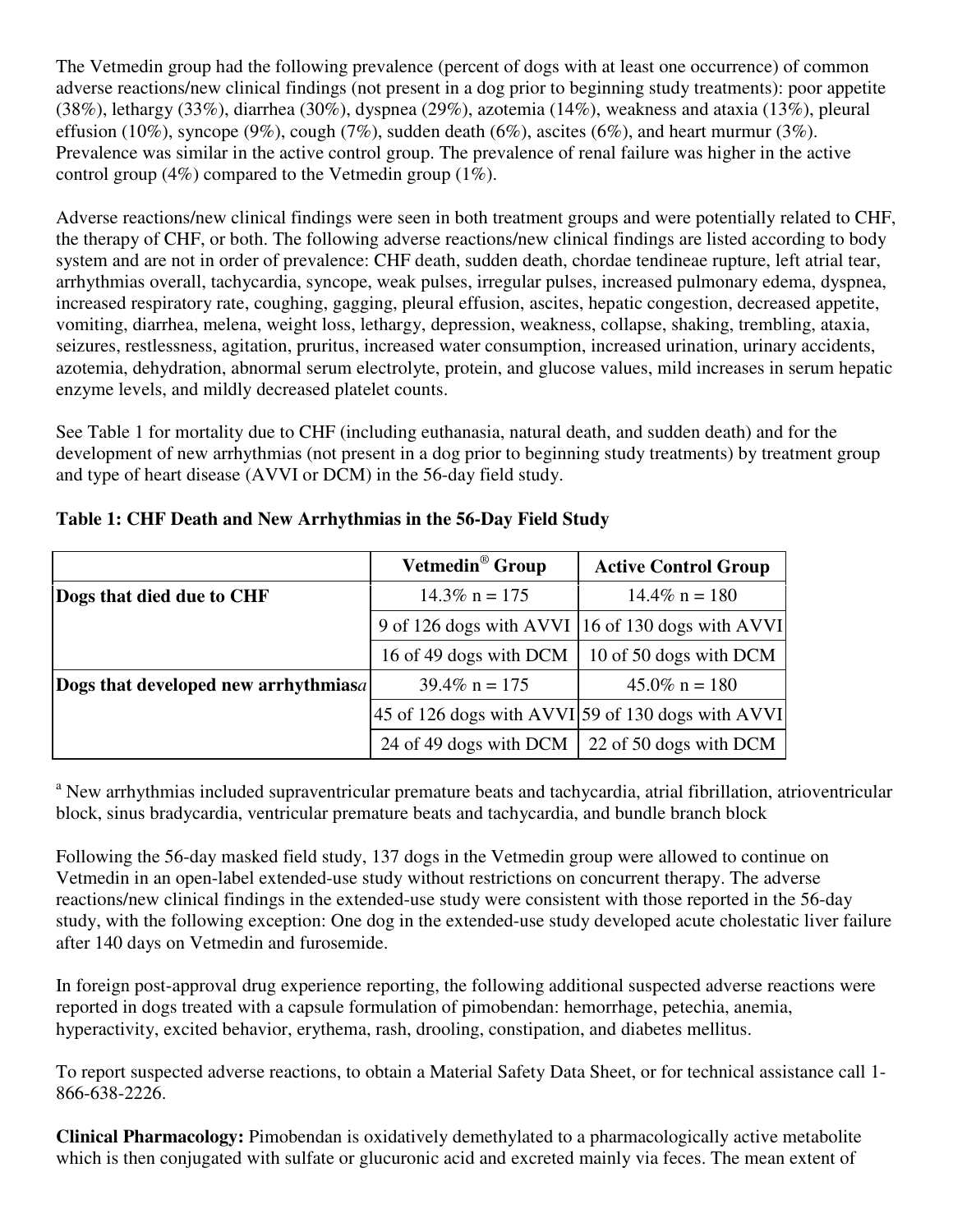protein binding of pimobendan and the active metabolite in dog plasma is >90%. Following a single oral administration of 0.25 mg/kg Vetmedin tablets the maximal mean  $(\pm 1 \text{ SD})$  plasma concentrations (Cmax) of pimobendan and the active metabolite were 3.09 (0.76) ng/ml and 3.66 (1.21) ng/ml, respectively. Individual dog Cmax values for pimobendan and the active metabolite were observed 1 to 4 hours post-dose (mean: 2 and 3 hours, respectively). The total body clearance of pimobendan was approximately 90 mL/min/kg, and the terminal elimination half-lives of pimobendan and the active metabolite were approximately 0.5 hours and 2 hours, respectively. Plasma levels of pimobendan and active metabolite were below quantifiable levels by 4 and 8 hours after oral administration, respectively. The steady-state volume of distribution of pimobendan is 2.6 L/kg indicating that the drug is readily distributed into tissues. Food decreased the bioavailability of an aqueous solution of pimobendan, but the effect of food on the absorption of pimobendan from Vetmedin tablets is unknown.

In normal dogs instrumented with left ventricular (LV) pressure transducers, pimobendan increased LV dP/dtmax (a measure of contractility of the heart) in a dose dependent manner between 0.1 and 0.5 mg/kg orally. The effect was still present 8 hours after dosing. There was a delay between peak blood levels of pimobendan and active metabolite and the maximum physiologic response (peak LV dP/dtmax). Blood levels of pimobendan and active metabolite began to drop before maximum contractility was seen. Repeated oral administration of pimobendan did not result in evidence of tachyphylaxis (decreased positive inotropic effect) or drug accumulation (increased positive inotropic effect). Laboratory studies indicate that the positive inotropic effect of pimobendan may be attenuated by the concurrent use of a β-adrenergic blocker or a calcium channel blocker.

**Effectiveness:** In a double-masked, multi-site, 56-day field study, 355 dogs with modified NYHA Class II, III, or IV CHF due to AVVI or DCM were randomly assigned to either the active control (enalapril maleate) or the Vetmedin (pimobendan) treatment group. Of the 355 dogs, 52% were male and 48% were female; 72% were diagnosed with AVVI and 28% were diagnosed with DCM; 34% had Class II, 47% had Class III, and 19% had Class IV CHF. Dogs ranged in age and weight from 1 to 17 years and 3.3 to 191 lb, respectively. The most common breeds were mixed breed, Doberman Pinscher, Cocker Spaniel, Miniature/Toy Poodle, Maltese, Chihuahua, Miniature Schnauzer, Dachshund, and Cavalier King Charles Spaniel. The 180 dogs (130 AVVI, 50 DCM) in the active control group received enalapril maleate (0.5 mg/kg once or twice daily), and all but 2 received furosemide. Per protocol, all dogs with DCM in the active control group received digoxin. The 175 dogs (126 AVVI, 49 DCM) in the Vetmedin group received pimobendan (0.5 mg/kg/day divided into 2 portions that were not necessarily equal, and the portions were administered approximately 12 hours apart), and all but 4 received furosemide. Digoxin was optional for treating supraventricular tachyarrhythmia in either treatment group, as was the addition of a β-adrenergic blocker if digoxin was ineffective in controlling heart rate. After initial treatment at the clinic on Day 1, dog owners were to administer the assigned product and concurrent medications for up to 56±4 days.

The determination of effectiveness (treatment success) for each case was based on improvement in at least 2 of the 3 following primary variables: modified NYHA classification, pulmonary edema score by a masked veterinary radiologist, and the investigator's overall clinical effectiveness score (based on physical examination, radiography, electrocardiography, and clinical pathology). Attitude, pleural effusion, coughing, activity level, furosemide dosage change, cardiac size, body weight, survival, and owner observations were secondary evaluations contributing information supportive to product effectiveness and safety.

Based on protocol compliance and individual case integrity, 265 cases (134 Vetmedin, 131 active control) were evaluated for treatment success on Day 29. See Table 2 for effectiveness results.

#### **Table 2: Effectiveness Results for the 56-Day Field Study**

|--|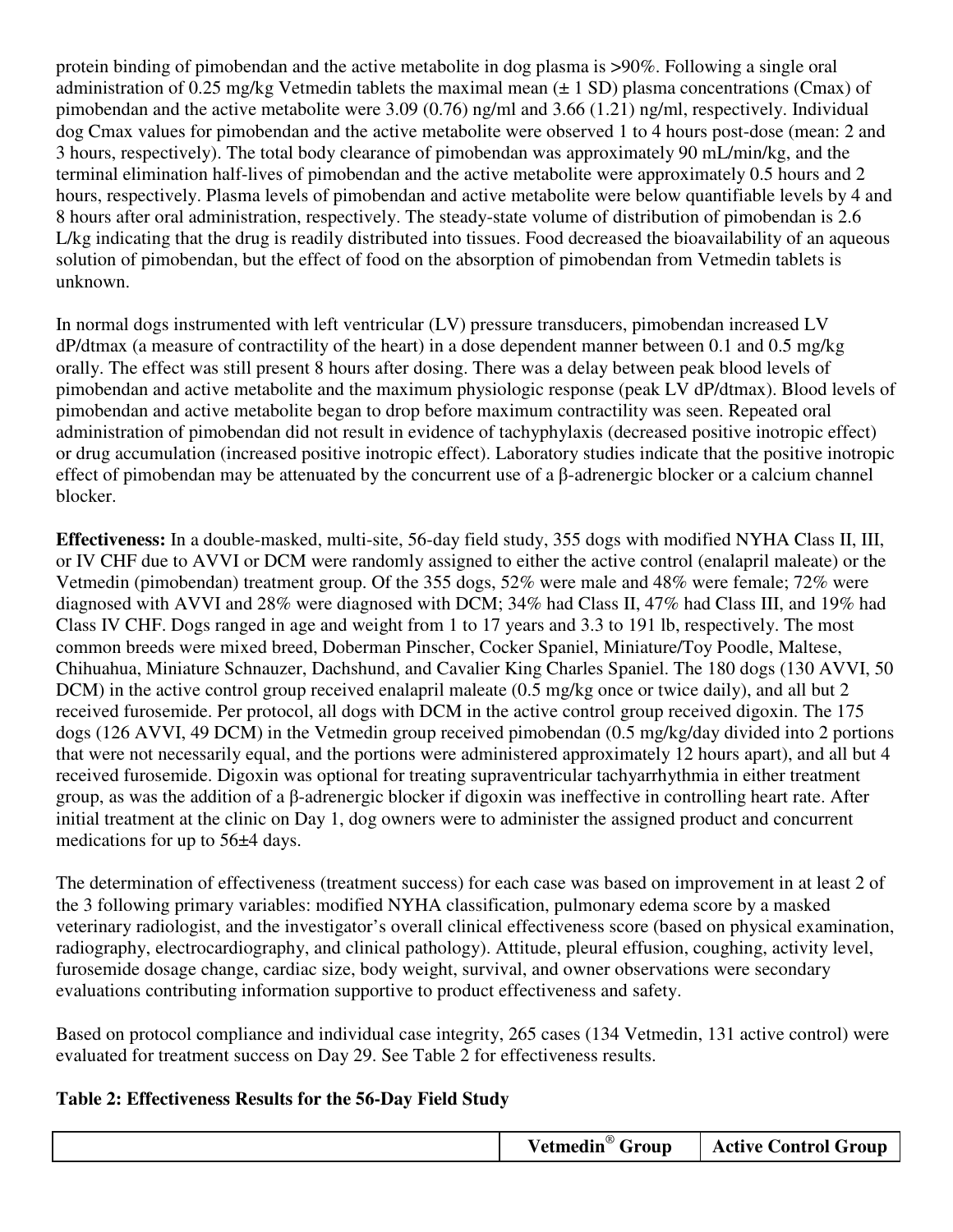| <b>Treatment Success on Day 29</b>                          | $80.7\%$ n = 134                   | $76.3\%$ n = 131                                |
|-------------------------------------------------------------|------------------------------------|-------------------------------------------------|
|                                                             | 88 of 101 dogs with<br><b>AVVI</b> | 77 of 100 dogs with<br><b>AVVI</b>              |
|                                                             |                                    | 20 of 33 dogs with DCM 23 of 31 dogs with DCM   |
| <b>Treatment Success on Day 56</b>                          | $71.1\%$ n = 113                   | $67.2\%$ n = 110                                |
|                                                             |                                    | 66 of 85 dogs with AVVI 56 of 85 dogs with AVVI |
|                                                             |                                    | 13 of 28 dogs with DCM   17 of 25 dogs with DCM |
| No increase in furosemide dose between Day 1 and Day<br> 29 | $78.3\%$ n = 130                   | $68.6\%$ n = 126                                |

At the end of the 56-day study, dogs in the Vetmedin group were enrolled in an unmasked field study to monitor safety under extended use, without restrictions on concurrent medications.

Vetmedin was used safely in dogs concurrently receiving furosemide, digoxin, enalapril, atenolol, spironolactone, nitroglycerin, hydralazine, diltiazem, antiparasitic products (including heartworm prevention), antibiotics (metronidazole, cephalexin, amoxicillin-clavulanate, fluoroquinolones), topical ophthalmic and otic products, famotidine, theophylline, levothyroxine sodium, diphenhydramine, hydrocodone, metoclopramide, and butorphanol, and in dogs on sodium-restricted diets.

**Palatability:** In a laboratory study, the palatability of Vetmedin was evaluated in 20 adult female Beagle dogs offered doses twice daily for 14 days. Ninety percent (18 of 20 dogs) voluntarily consumed more than 70% of the 28 tablets offered. Including two dogs that consumed only 4 and 7% of the tablets offered, the average voluntary consumption was 84.2%.

**Animal Safety:** In a laboratory study, Vetmedin chewable tablets were administered to 6 healthy Beagles per treatment group at 0 (control), 1, 3, and 5 times the recommended dosage for 6 months. See Table 3 for cardiac pathology results. The cardiac pathology/histopathology noted in the 3X and 5X dose groups is typical of positive inotropic and vasodilator drug toxicity in normal dog hearts, and is associated with exaggerated hemodynamic responses to these drugs. None of the dogs developed signs of heart failure and there was no mortality.

# **Table 3: Incidence of Cardiac Pathology/Histopathology in the Six-month Safety Study**

| Severe left ventricular hypertrophy with multifocal subendocardial ischemic lesions                                       | One $3X$ and two $5X$<br>$\log s^a$ |
|---------------------------------------------------------------------------------------------------------------------------|-------------------------------------|
| Moderate to marked myxomatous thickening of the mitral valves                                                             | Three 5X dogs                       |
| Myxomatous thickening of the chordae tendineae                                                                            | One 3X and two 5X dogs              |
| Endocardial thickening of the left ventricular outflow tract                                                              | One 1X, two 3X, and two<br>5X dogs  |
| Left atrial endocardial thickening (jet lesions) in 2 of the dogs that developed<br>murmurs of mitral valve insufficiency | One $3X$ and one $5X$ dog           |
| Granulomatous inflammatory lesion in the right atrial myocardium                                                          | One 3X dog                          |

<sup>a</sup> Most of the gross and histopathologic findings occurred in these three dogs

Murmurs of mitral valve insufficiency were detected in one 3X (Day 65) and two 5X dogs (Days 135 and 163). These murmurs (grades II-III of VI) were not associated with clinical signs.